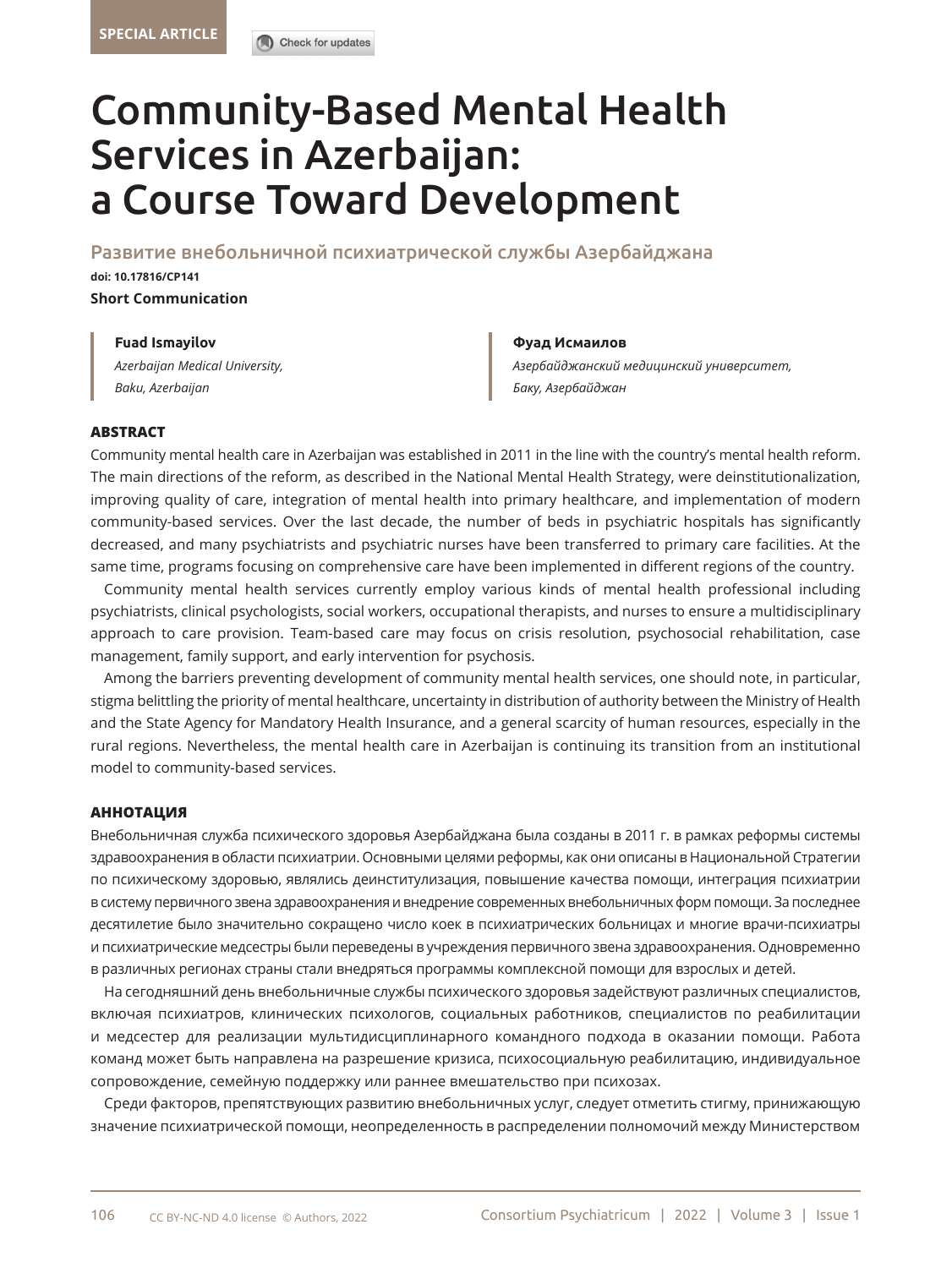Здравоохранения и Государственным Агентством Обязательного Медицинского Страхования, а также дефицит кадров, особенно в регионах страны. Несмотря на это, психиатрическая служба в Азербайджане продолжает свой переход от институциональной модели к предоставлению внебольничной помощи.

**Keywords:** *community care; mental health services; mental health reform; Azerbaijan; multidisciplinary approach; psychosocial interventions*

**Ключевые слова:** *внебольничная помощь; услуги в области психического здоровья; психиатрическая реформа; Азербайджан; мультидисциплинарный подход; психосоциальные вмешательства*

# **INTRODUCTION**

Azerbaijan is an upper-middle-income country in the South Caucasus region with a population of approximately 10 million and a prevalence of urban residency. The gross domestic product (GDP) per capita in 2020 was US \$ 4,214.31, and where 3.5% of GDP was allocated to healthcare [1]. Although mental disorders contribute to 9.1% of Disability Adjusted Life Years (DALYs), mental health expenditure accounts for only 3.4% of the general health budget [2].

The healthcare system is currently in the process of largescale reform as a result of which the majority of medical services were transferred to State Agency on Mandatory Health Insurance (SAMHI) financing, though certain facilities still continue to be financed by the Ministry of Health (MoH). The consequences of this separation have been most pronounced for mental health services: psychiatric hospitals and specialized outpatient centers are managed by the MoH, and mental health services in general health settings are assigned to the SAMHI. In this regard, mental health care provision has a significant number of conflicting approaches that influence decision-making processes. For example, improved access to community-based services is acknowledged to represent a better alternative to institutionalization; however, only 15% of the mental health budget is allocated to outpatient care. Another example is a general recognition of the need to introduce a multidisciplinary approach in care provision, but rate at which new positions are becoming available for mental health professionals is extremely slow. Development of community-based mental health services requires effective collaboration not only within the healthcare sector, but also with other stakeholders, in particular social welfare and education [3]. Unfortunately, mental disorders and mental disability are still managed from within the framework of a rigid medical-centered model that effectively prevents the delivery of comprehensive care, including psychosocial interventions, sheltered housing, vocational training, supported employment, etc. In the absence of well-developed social services, most people with mental illness have reported unmet needs with regard to their daytime activities, occupations, and socialization [4].

Despite these difficulties, the mental health system's transition from an institutional model to communitybased care continues. In recent years, the government implemented important initiatives in mental health to meet modern requirements in care provision.

The aim of this article is to review the transformation of mental health care, describe organizational model in mental health, indicate the advantages and disadvantages of existing services, and discuss the principal lessons learned in the course of such mental health reform.

#### **BRIEF HISTORICAL PERSPECTIVE**

The first psychiatric hospital, which consisted of just 30 beds, was opened as a charity initiative in Baku in 1892. In the first half of the 20<sup>th</sup> century, various attempts were made to open new psychiatric facilities in the framework of the formation of the Soviet healthcare system. However, the establishment of psychiatric hospitals was slow because of a lack of professionals in the field, and hence there were two psychiatric facilities in the capital and a few psychiatric wards scattered around general hospitals in the regions [5].

The introduction of psychopharmacotherapy in the early 1960's resulted in the development of eight new mental health settings (so-called *inter-regional psychoneurological dispensaries*) providing both in-patient and out-patient treatment. In the 1970s and 1980s, there was a record increase in the number of beds, achieving a maximum of 2265 beds in the largest psychiatric hospital. At the same time, excessive institutionalization in mental health went hand-in-hand with certain destructive effects such as segregation of psychiatric services from general healthcare, patients' isolation from society, deteriorating quality of services, and systematic human rights violations [6].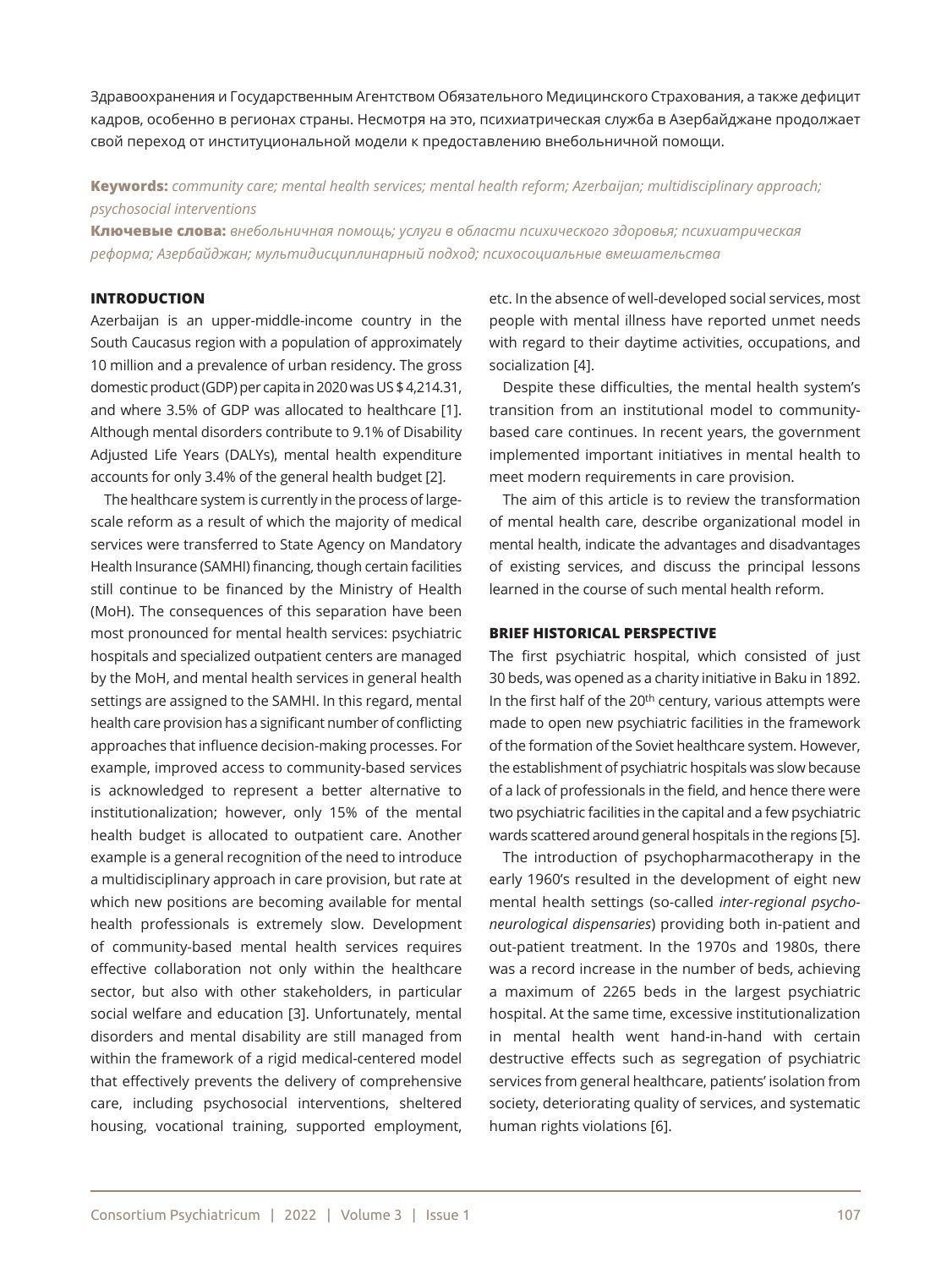The restoration of independence in 1991, accompanied by the Karabakh War, resulted in an enormous inflow of refugees, and a severe economic crisis resulted in the collapse of the mental health system in Azerbaijan [7]. Over subsequent decade, these services remained disproportionately institutionalized, over-centralized, underfinanced, and restricted in terms of the available range of services [8].

The adoption of the first piece of legislation on psychiatric care in 2001, and the assessment of the mental health system conducted by the World Health Organization (WHO) in 2007, triggered a broader discussion on the reformation of mental health services in the country [9]. The subsequent decisions mainly affected in-patient facilities through improvements to living conditions, and the supply of medicines and food. In addition, the number of psychiatric beds was reduced from 73.9 to 38.3 per 100,000 [10].

With the view of taking forward the mental health reform, the MoH established a taskforce including mental health professionals, representatives of health administration, and social activists. The taskforce developed the National Mental Health Strategy and Action Plan, which came into effect in 2011 [11]. These documents focused on human rights protection, enhancing governance and intersectoral coordination, building capacities in mental health, improving quality of services, and implementing new services, as well as integrating mental health into general healthcare. In line with these documents, the National Assembly amended the Law on Psychiatric Care to entitle primary care doctors to treat common mental disorders. The MoH developed the relevant clinical guidelines and provided appropriate training for general practitioners.

In addition, with the aim of strengthening psychosocial support in Azerbaijan, the Law on Social Services and the Law on Psychological Care were adopted in 2017 and 2019, respectively. Along with the development of national legislation over the years, Azerbaijan has joined international agreements such as the UN Convention on the Rights of Persons with Disabilities, the WHO Mental Health Declaration for Europe, and the Comprehensive Mental Health Action Plan 2013–2030.

# **ORGANIZATION OF MENTAL HEALTH CARE SYSTEM National Mental Health Centre**

The National Mental Health Centre (NMHC) was established in 2012 within the framework of the mental health reform. The NMHC structure consists of the Organization and Programs Department, Emergency/ Crisis Intervention Unit, Outpatient Unit, Psychosocial Rehabilitation Unit, Child/Adolescent Mental Health Unit, and Daycare Unit.

The NMHC is responsible for the stewardship and coordination of mental health services at the national level. These responsibilities include governance, monitoring and quality assurance for mental health care, as well as analysis of mental health statistics, drafting policy documents (e.g., special programs, practice guidelines, and reports), and providing expert advice for the government. Since a significant number of mental health services are offered by the SAMHI and the Ministry of Labor and Social Protection, the NMHS actively cooperates with these bodies to address mental health issues (Figure 1).

Furthermore, the NMHC develops new approaches to care provision through planning and implementation of community-based services in different regions of the country. Another important activity is the strengthening



**Figure 1. Organizational structure of mental health care in Azerbaijan.**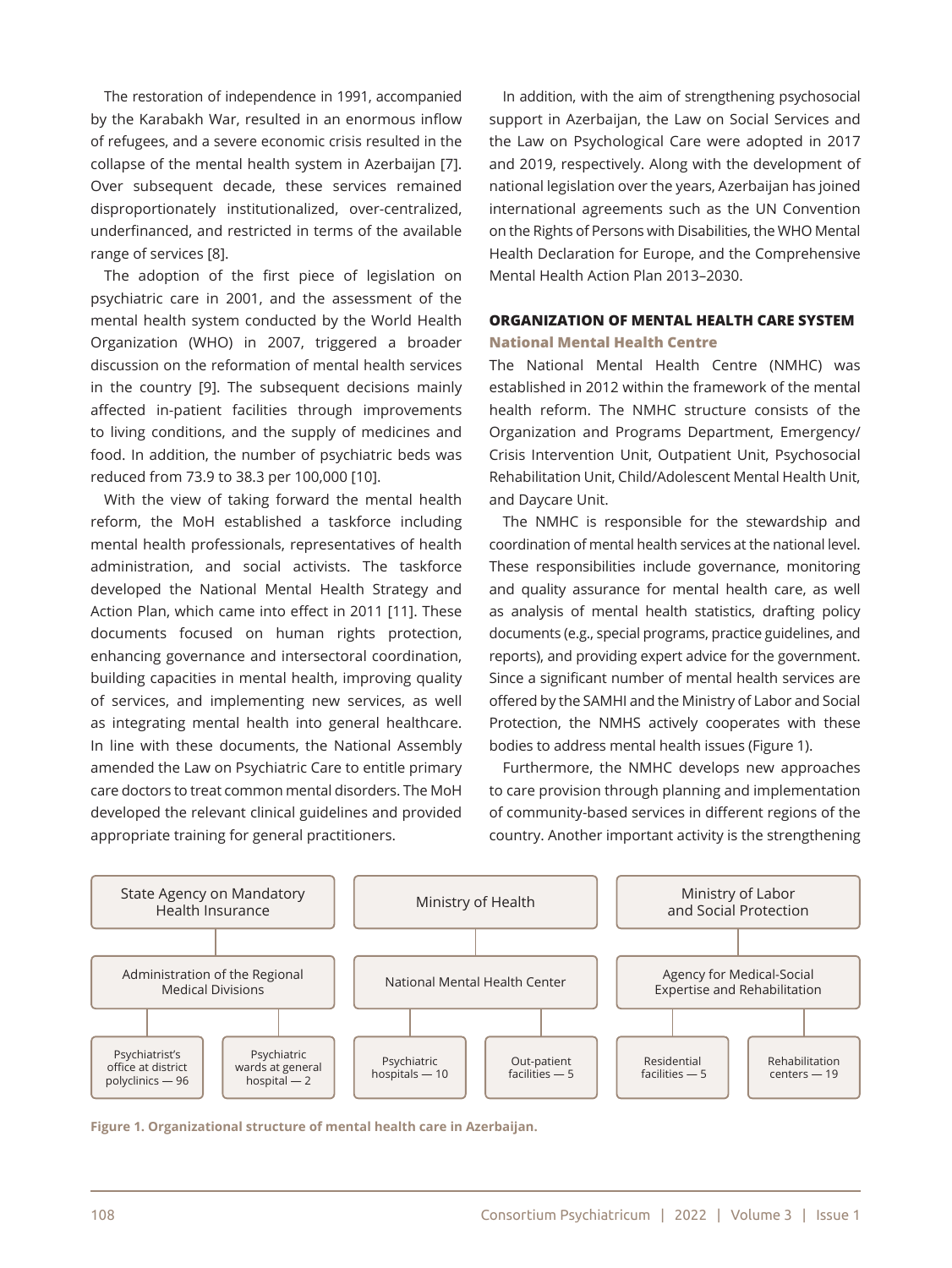of human resources via educational programs, training mental health professionals, and collaboration with academic institutions and international organizations.

#### **Psychiatric hospitals**

Inpatient treatment is provided by ten psychiatric hospitals subordinated to the MoH. Two hospitals are located in the capital, while the others are unequally distributed across the country. The number of psychiatric beds is sufficiently modest at 38.3 per 100,000 (Table 1), as compared to other post-Soviet countries at 79.6 per 100,000 [12].

Most psychiatric hospitals have been renovated or rebuilt as a part of the mental health reform. The average length of stay in the hospital is approximately 60 days, and involuntary treatment makes up 9% of admissions [13]. In 2017, as survey undertaken within the WHO project on adults with mental disabilities living in institutions in the European Region revealed certain deficiencies in psychiatric hospitals [14]. These deficiencies included an absence of any well-defined procedures for discharging patients who have lost family and social ties, a lack of access to free legal representation by a lawyer and/or a social worker, a paternalistic approach (e.g., most decisions are psychiatristled rather than patient-led or shared), and insufficient coordination between services beyond healthcare.

#### **Outpatient mental health centers**

People with severe mental disorders who do not need acute inpatient treatment receive care at the five outpatient mental health centers available in Azerbaijan's largest cities, where the range of services provided varies significantly from one center to another. Some centers focus on drug treatment and expert examination only, while others offer multiple services including daycare treatment, psychotherapy, and rehabilitation. All outpatient mental health centers are subordinated to the MoH and therefore have a well-established referral system with psychiatric hospitals. Until recently, the centers supervised the work of psychiatrists at district outpatient settings, but subsequent to the division of authority between the MoH and SAMHI, their supervisory functions have gradually diminished.

# **Psychiatrist's office at district outpatient settings**

In 2011, with the aim of integrating mental health services into the primary care system, psychiatric dispensaries were closed, and psychiatrists and psychiatric nurses

#### **Table 1. Mental health resources in Azerbaijan (per 100,000 of population)**

| <b>Mental health staff</b>    | Rate per 100,000 population |
|-------------------------------|-----------------------------|
| Psychiatrists                 | 4.1                         |
| Psychiatric nurses            | 7.8                         |
| Psychologists                 | 1.2                         |
| Social workers                | 0.3                         |
| <b>Inpatient facilities</b>   |                             |
| Number of psychiatric beds    | 38.3                        |
| Number of admissions          | 115                         |
| <b>Out-patient facilities</b> |                             |
| Number of visits              | 1964                        |

transferred to primary care facilities. Thus, with mental health services being brought closer to the populace, access for patients with both mental and physical disorders has significantly improved, and the stigma associated with psychiatric treatment has in some way decreased. An psychiatrist's office is now available in almost all outpatient healthcare settings (*polyclinics*) in each administrative district of the country. Since district outpatient settings have been organized on the basis of catchment areas, a psychiatrist's office will typically provide services for 50,000 to 150,000 inhabitants. Just like all other primary health services, psychiatrists' offices fall under the authority of the SAMHI.

#### **Residential facilities**

The capacity at residential facilities in Azerbaijan is 18.4 per 100,000, which is the lowest amongst all other countries of the WHO European Region [15]. There are only five residential facilities managed by the Ministry of Labor and Social Protection and, according to the existing regulations, they are intended for individuals officially recognized as persons with disabilities. Furthermore, people with mental disabilities are rarely admitted to such facilities due to staff concerns about problematic behaviors and limited opportunities for medical treatment. Therefore, up to 11% of patients lacking family and social ties have to stay in psychiatric hospitals after termination of acute in-patient treatment [16]. Presently the government has initiated discussions to arrange for sheltered accommodation for homeless people with mental illness, allowing for their earlier discharge from hospitals.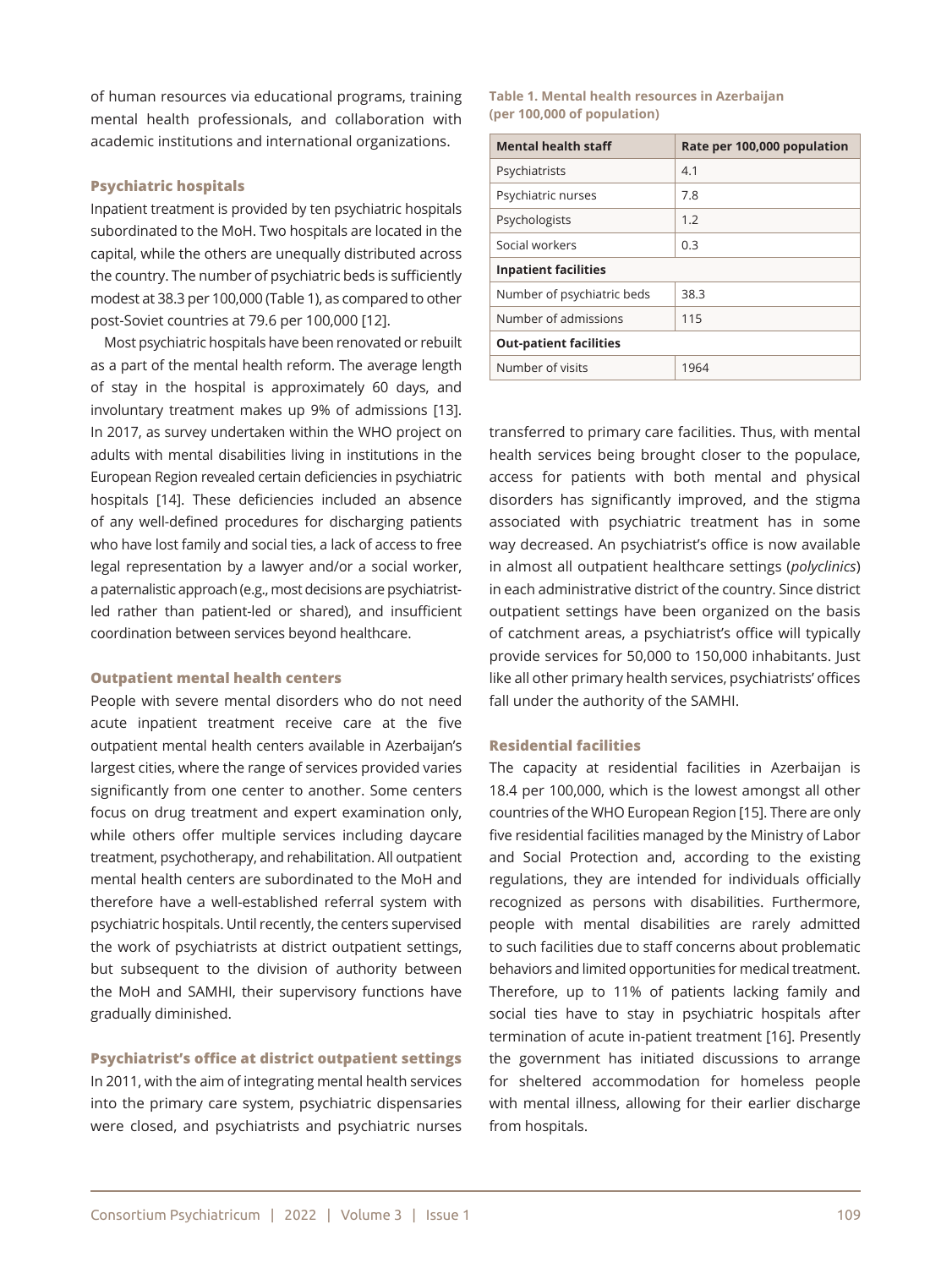#### **Rehabilitation services**

Along with rehabilitation programs implemented by the MoH, there are 19 rehabilitation centers within the Ministry of Labor and Social Protection. Fourteen centers intended for adults and five centers for children are located in different regions of the country. Only patients with officially recognized disabilities can be admitted to the centers, and their referrals are coordinated with healthcare settings. Although the centers do not specialize according to form of disability, they employ mental health professionals to provide psychosocial interventions.

# **DEVELOPMENT OF COMMUNITY MENTAL HEALTH SERVICES**

Until 2011, community mental health services were virtually non-existent in Azerbaijan. It may be noted that stand-alone initiatives were run by a number of nongovernmental organizations, but which ultimately saw no sustainable success due to termination of their activities as soon as the donor's funding ended. The idea of transition from institutional to community-based care was first mentioned in the National Mental Health Strategy. Chapter III *Strengthening measures on prevention of mental health problems among population* of the Strategy included a paragraph on establishing community mental health services [11]. The follow-up activities marked the beginning of the provision of community care.

Due to the lack of mental health professionals other than psychiatrists and psychiatric nurses, the government created jobs for clinical psychologists, social workers, and occupational therapists at healthcare facilities. In addition, newly recruited specialists were offered the opportunity to undergo professional training, either in the country itself or, indeed, abroad.

Between 2012–2014, the European Union sponsored the *Empowerment of Mental Health Service Users in Five Regions of Azerbaijan* project run by the Lithuanian nongovernmental organization, Mental Health Perspectives. The project focused on developing community-based mental health services, psychosocial rehabilitation, human rights, and mental health users' movements. Within the framework of the project, a large group of mental health professionals went to Lithuania to acquaint themselves with community mental health settings. In turn, international experts visited Azerbaijan to promote the development of modern, comprehensive services.

The most important tasks in launching communitybased care have been assigned to the NMHC. In recent years, the NMHC dedicated significant effort to the deinstitutionalization of mental health care. It should be noted that the wide range of mental health programs, which included programs on psychosocial rehabilitation, case management, family support, and early intervention, were elaborated upon by the NMHC specialists. Subsequently, these programs have been translated into practice for inpatient and outpatient facilities.

In 2017–18, the MoH established 14 community-based mental health services for children and adolescents. These services were placed at district child outpatient healthcare facilities (*child polyclinics*) in various regions of Azerbaijan. The newly established services utilize a multidisciplinary approach provided by teams consisting of child specialists with a variety of professional backgrounds. Such a team would include a child psychiatrist, developmental psychologist, educational specialist, speech therapist, occupational therapist, and volunteers, who may be also parents of children receiving care.

In 2021, after the second Karabakh War, the government established community-based mental health services for veterans, family members of deceased servicemen, and war-affected civilians. These services were created within general health outpatient settings and mainly employed psychiatrists and psychologists to provide psychotherapy, crisis intervention, and drug treatment for people with post-traumatic stress disorder (PTSD) and other war-induced mental disorders.

Between 2020–2021, COVID-19 seriously affected community-based services in terms of reallocation of funding and restricted access to mental health care. Many outpatient settings were postponed or had their services reduced due to strict quarantine measures. All group activities conducted by mental health teams were canceled. At the same time, mental health services shifted to new modes of care delivery via telephone or online formats. As soon as restrictions associated with the pandemic were eased, these community-based services restored the full range of their activities.

# **STRENGTHS AND WEAKNESSES OF COMMUNITY-BASED CARE**

Despite there being a relatively short history of community mental health services in Azerbaijan, one can see their undeniable advantages over institutional care.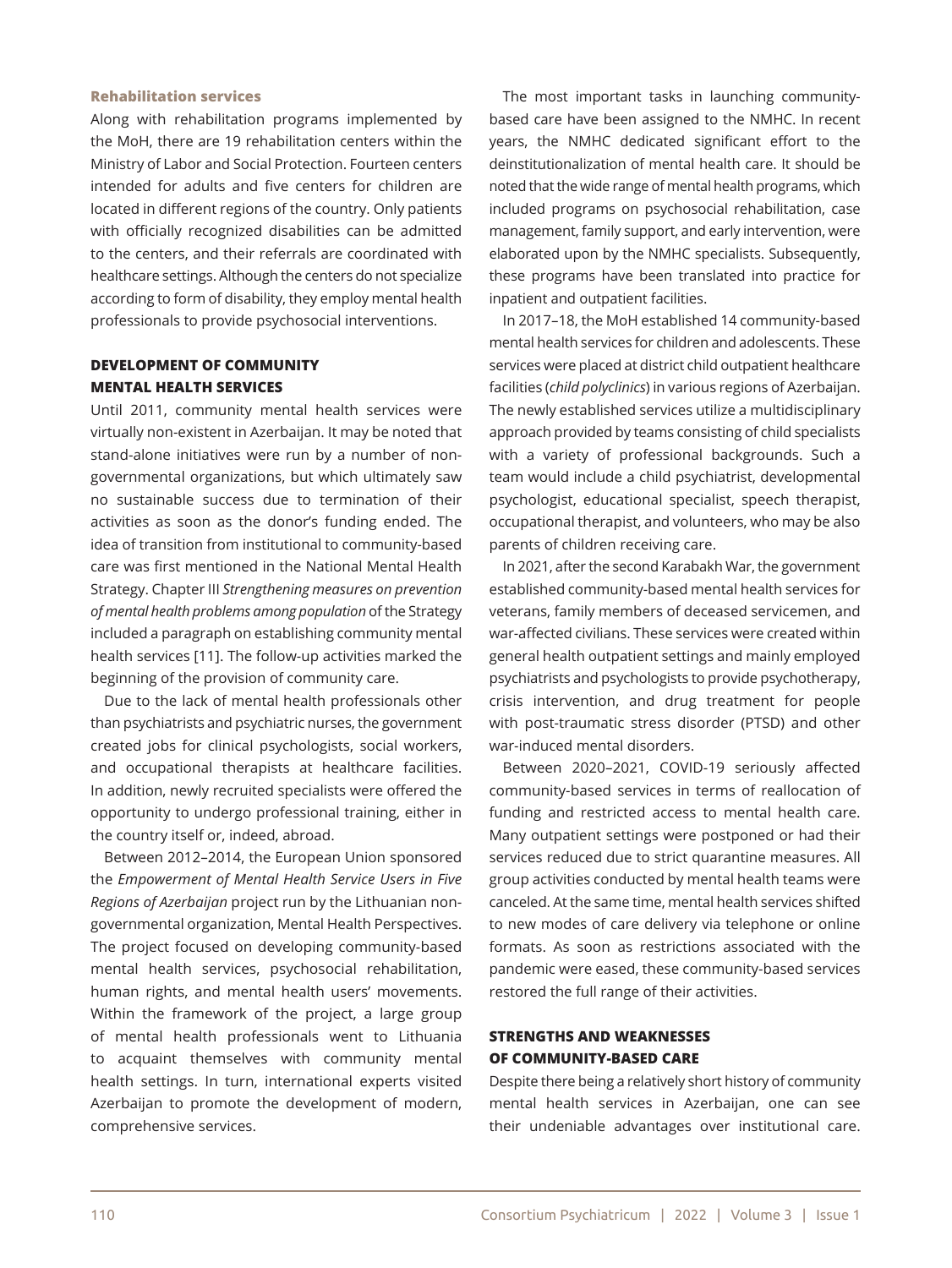Community-based care seems to be efficient in terms of addressing the populace's needs in ways that are both accessible and acceptable [17]. Patients with severe mental disorders who were being treated in traditional psychiatric facilities had increased the number of unmet needs as compared to patients with the same diagnoses receiving community mental health services [18]. As predicted, patients reported greater satisfaction with mental health services in the community settings, which they found to be comprehensive, person-centered, and recovery-oriented [19]. In recent years, significant progress has been observed in the implementation of psychological interventions and psychosocial rehabilitation. Many people with mild to moderate mental disorders have been able to benefit from counselling sessions, and individual and group psychotherapy, while patients with severe mental disorders have been able to gain access to and participate in rehabilitation programs [20]. There is also evidence to suggest that drug prescription in community mental health settings better meets clinical guidelines than the treatment provided by traditional psychiatric institutions [21].

Although community-based care is considered to be less stigmatizing, that stigma that remains associated with mental disorders still prevents patients from applying for services and contributes to the low priority the government currently assigns to mental health. The above-mentioned distribution of authority in mental health care between the MoH and the SAMHI do not promote community care's ability to address the needs of people with severe mental disorders because of significant differences in the understanding of goals, approaches, and decisions in the field of mental health by each of these authorities. On the one hand, the SAMHI administration is responsible for primary healthcare and interested in preventing most common mental disorders, while treatment of severe mental disorders remains underestimated and unaddressed; on the other, the MoH is mainly responsible for the treatment of individuals with mental disabilities, but have significantly lower financing and other resources with which to establish community-based services. These contradictions may be resolved through certain boundaries determining roles and competencies between the two health authorities, as well as improving their coordination and cooperation.

Due to a shortage of psychiatrists and other mental health professionals, especially in the regions, most

mental health services are concentrated in large cities and are barely accessible, or indeed affordable, for people living in rural areas.

Notwithstanding these challenges, development of mental health care is becoming increasingly important, as evidenced by its inclusion in the Principles of the Sustainable Development Goals (SDGs) [22]. Azerbaijan, as a member country, has prioritized SDGs and their targets indicators, including those addressing mental health. In 2021, the government, in cooperation with non-governmental and international organizations, established the Mental Health and Psychosocial Support Technical Working Group. This provided a platform for better coordination and focused inter-agency responses to mental health needs, the implementation of standards of best practice and global interagency recommendations, and the promotion of the quality of psychosocial interventions through joint capacity-building activities.

#### **CONCLUSIONS**

The model of mental health services in Azerbaijan represents a quaint combination of institutionalized inpatient care, and outpatient psychiatric counselling and treatment that is semi-integrated into primary healthcare and the recently established community-based mental health services. Due to an absence of a unified systematic approach to mental health services, the community care provided by the healthcare and social welfare systems remains fragmented, poorly coordinated, understaffed, and underfinanced. Nevertheless, we can see a significant shift in paradigm as a result of the increasing attention being paid to mental health issues by policymakers, the media, and the general public. Community-based mental health services have been the subject of discussion at all levels of health and social welfare authority. Moreover, representatives of international organizations in Azerbaijan, such as the WHO, UNICEF, and the International Committee of the Red Cross (ICRC), actively promote programs to develop community-based services for vulnerable adults and children.

At present, one important task facing the healthcare system is the switch from conventional indicators (e.g., the number of inpatient admissions and discharges, number of outpatient visits, etc.) to service outcome indicators (e.g., functioning level, quality of life, and satisfaction with care). In this regard, planning and implementation of mental health policy based on service outcomes opens up vast prospects for the development of community services in Azerbaijan.